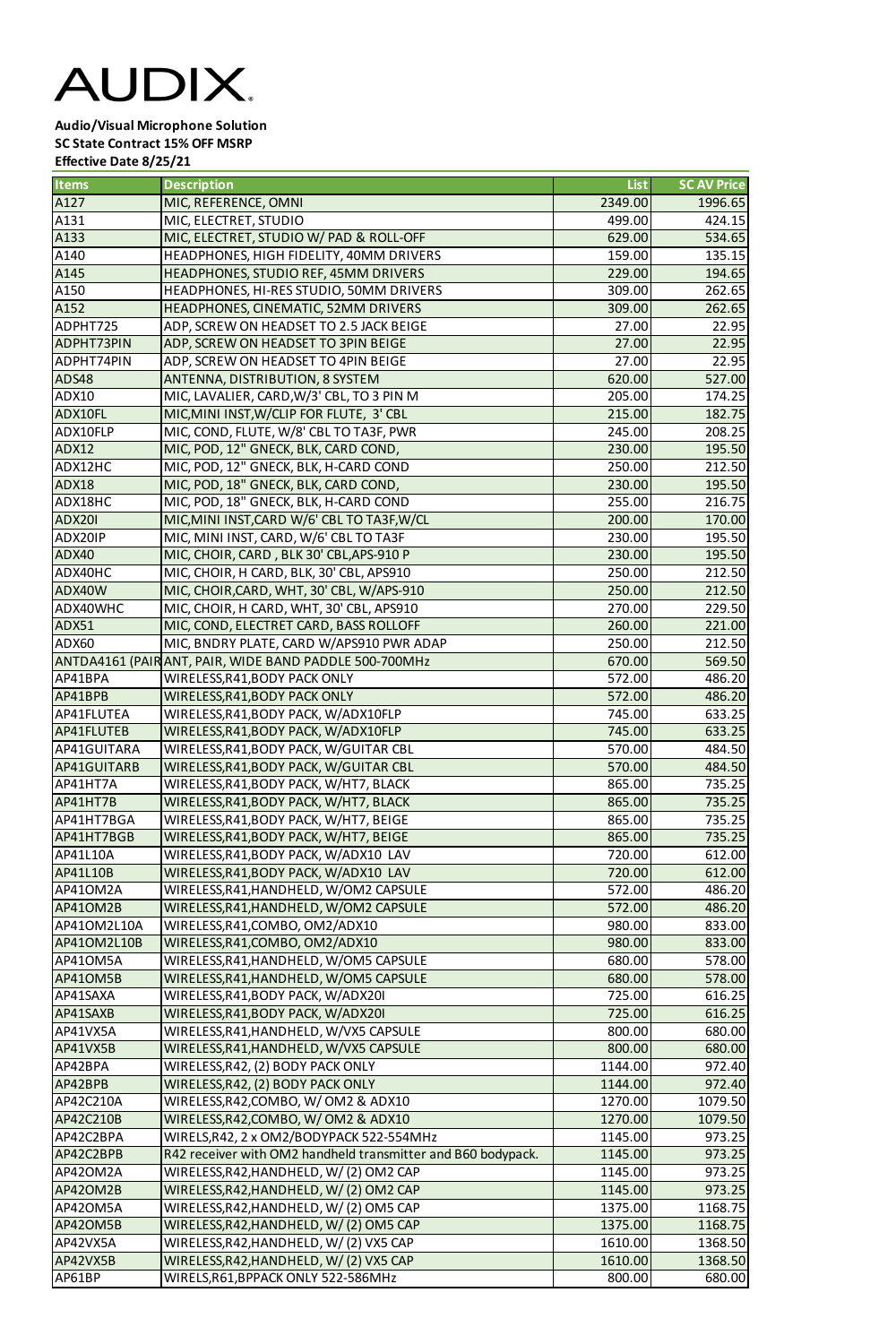| AP61L10             |                                                               |         |         |
|---------------------|---------------------------------------------------------------|---------|---------|
|                     | WIRELS, R61, BP, W/ADX10 LAV 522-586MHz                       | 935.00  | 794.75  |
| AP61OM2             | WIRELS, R61, BP, W/OM2 CAP 522-586MHz                         | 800.00  | 680.00  |
| AP61OM2L10          | WIRELS, R61, BP, W/OM2/ADX10 522-586MHz                       | 1220.00 | 1037.00 |
| AP610M5             | WIRELS, R61, HH, W/OM5 CAP 522-586MHz                         | 910.00  | 773.50  |
| AP61SAX             | WIRELS, R61, HH, W/ADX20I 522-586MHz                          | 955.00  | 811.75  |
| AP61VX5             | WIRELS, R61, HH, W/VX5 CAP 522-586MHz                         | 1030.00 | 875.50  |
|                     |                                                               |         |         |
| AP62BP              | WIRELS, R62, (2) BP ONLY 522-586MHz                           | 1610.00 | 1368.50 |
| AP62C210            | WIRELS, R62, COMBO, OM2, ADX10 522-586MHz                     | 1660.00 | 1411.00 |
| AP62C2BP            | WIRELS, R62, COMBO OM2/BODYPACK 522-586MHz                    | 1610.00 | 1368.50 |
| AP620M2             | WIRELS, R62, HH, W/(2) OM2 CAP 522-586MHz                     | 1610.00 | 1368.50 |
| <b>AP62OM5</b>      | WIRELS, R62, HH, W/(2) OM5 CAP 522-586MHz                     | 1820.00 | 1547.00 |
|                     |                                                               | 2060.00 |         |
| AP62VX5             | WIRELS, R62, HH, W/(2) VX5 CAP 522-586MHz                     |         | 1751.00 |
| APS2                | PWR SUPPY, PHANTOM, 2 CHAN, 110-240 AC                        | 123.00  | 104.55  |
| <b>APS910</b>       | PREAMP, INLINE, PHANTOM PWR, 10-52 VOLTS                      | 39.00   | 33.15   |
| <b>APS911</b>       | PWR ADAPT, OPTIONAL PHANTOM PWR, ON-OFF                       | 65.00   | 55.25   |
| ATS1                | STAND, TBL MNT, SHK ABSOR, WITH ON/OFF                        | 249.00  | 211.65  |
| <b>ATS10</b>        | STAND, TBL MNT, SHK ABSOR, WITH ON/OFF                        | 112.00  | 95.20   |
|                     |                                                               |         |         |
| ATS1LP              | STAND, TBL MNT, SHK ABSOR, WITH ON/OFF                        | 299.00  | 254.15  |
| <b>ATS1LX</b>       | STAND, TBL MNT, SHK ABSOR, WITH ON/OFF                        | 299.00  | 254.15  |
| <b>B60</b>          | TRANS, BPACK, 522-586MHz                                      | 285.00  | 242.25  |
| <b>BOOMCG</b>       | BOOM, EXTENSION, CAB GRABBER BLK.                             | 21.00   | 17.85   |
| CABGRAB1            | CLIP, CAB, GUITAR, PKGD                                       | 67.00   | 56.95   |
| <b>CABGRABXL</b>    |                                                               |         |         |
|                     | CLIP, CAB, GUITAR, EXTRA LONG.                                | 77.00   | 65.45   |
| CAOM <sub>2</sub>   | CAPS ASSEMBLY, OM2 FOR HANDHELD TRANS,                        | 126.00  | 107.10  |
| CAOM5               | CAPS ASSEMBLY, OM5 FOR H60 TRANS,                             | 206.00  | 175.10  |
| CAVX5               | CAPS ASSEMBLY, VX5 FOR H60 TRANS,                             | 309.00  | 262.65  |
| <b>CBL20</b>        | CBL, MIC, 20 FT. STANDARD XLR-XLR, PKGD                       | 36.00   | 30.60   |
| CBLBNC24            | CBL-PAIR, 2' EXT, W/BNC FRONT CONN                            | 24.00   | 20.40   |
|                     |                                                               |         |         |
| <b>CBLBNC25</b>     | CBL, 25' ANT EXT WITH BNC CONNS,                              | 26.00   | 22.10   |
| CBLDR25             | CBL, MIC, 25 FT. RIGHT ANGLE XLR-XLR, PKG                     | 44.00   | 37.40   |
| <b>CBLG4161</b>     | CBL, GUITAR 3 FT., MINI XLR-1/4" R4X, R6X                     | 18.00   | 15.30   |
| CBLHP400            | Audiophile Pro Headphone Cable - Detachable 1.5M high density | 129.00  | 109.65  |
| CBLHP96             | Headphone Cable - Detachable 1.5M high density                | 39.00   | 33.15   |
| <b>CBLHPEXT</b>     | CBL EXTENSION, HEADPHONE, 1.5M, 96 STRAND                     | 39.00   | 33.15   |
|                     |                                                               |         |         |
| CBLM25              | CBL, MIC, 25 FT., MINI XLRf-STND XLRm,                        | 29.00   | 24.65   |
| CBLM25W             | CBL, MIC, 25 FT., MINI XLRf-STAN XLRm,                        | 34.00   | 28.90   |
| <b>CBLM307</b>      | M3 INTERFACE CABLE, CAT 7                                     | 39.00   | 33.15   |
| <b>CBLM310</b>      | M3 INTERFACE CABLE, CAT 7                                     | 55.00   | 46.75   |
| <b>CBLM3100</b>     | M3 INTERFACE CABLE, SHEILDED                                  | 455.00  | 386.75  |
|                     |                                                               |         |         |
| <b>CBLM315</b>      | M3 INTERFACE CABLE, CAT 7                                     | 79.00   | 67.15   |
| <b>CBLM320</b>      | M3 INTERFACE CABLE, CAT 7                                     | 99.00   | 84.15   |
| <b>CBLM325</b>      | M3 INTERFACE CABLE, CAT 7                                     | 125.00  | 106.25  |
| <b>CBLM330</b>      | M3 INTERFACE CABLE, CAT 7                                     | 145.00  | 123.25  |
| <b>CBLM3300</b>     | M3 INTERFACE CABLE, SHEILDED                                  | 1290.00 | 1096.50 |
| <b>CBLM3TERM</b>    | CABLE, BREAKOUT FOR M3, PHOENIX TYPE                          | 28.00   | 23.80   |
|                     |                                                               |         |         |
| <b>CBLM3XLR</b>     | CABLE, BREAKOUT FOR M3, XLR TYPE                              | 28.00   | 23.80   |
| CBLM50              | CBL, MIC, 50 FT., MINI XLRf-STAN XLRm, 3                      | 39.00   | 33.15   |
| CBLM50W             | CBL, MIC, 50 FT., MINI XLRf-STAN XLRm, 3                      | 46.00   | 39.10   |
| D <sub>2</sub>      | MIC, DYN INST, CLIP & POUCH                                   | 162.00  | 137.70  |
| D <sub>2</sub> TRIO | 3 PK D2, DYNAMIC MIC 3 DVICEBP, 3 POUCH                       | 490.00  | 416.50  |
| D4                  | MIC, DYN INST, CLIP & POUCH                                   | 223.00  | 189.55  |
|                     |                                                               |         |         |
| D <sub>6</sub>      | MIC, DYN, SUB IMPULSE, INST, BLK                              | 260.00  | 221.00  |
| <b>DCLAMP</b>       | CLIP, PERCUSSIONS, FLEXIBLE GNECK WITH M                      | 33.00   | 28.05   |
| <b>DCLAMPMICRO</b>  | CLIP, PERCUSSIONS, W/DCLAMP FASTENER, GN                      | 36.00   | 30.60   |
| <b>DCLIP</b>        | <b>CLIP, D-CLIP IN BLISTER PACK</b>                           | 13.00   | 11.05   |
| <b>DFLEX</b>        | CLIP, DFLEX, MIC CLIP ON MOUNT WITH D-CL                      | 21.00   | 17.85   |
| <b>DFLEXMICRO</b>   | CLIP, DFLEX, MIC CLIP ON MOUNT WITH MICR                      | 36.00   | 30.60   |
|                     |                                                               |         |         |
| DN4                 | AUDIX, DANTE, 4 CHAN BOX                                      | 899.00  | 764.15  |
| <b>DN43</b>         | AUDIX, DANTE, BOX M3 + SINGLE ELEMENT                         | 899.00  | 764.15  |
| DP4                 | DRUM KIT, PKG OF 4, 3-15 1-D6                                 | 510.00  | 433.50  |
| DP5A                | DRUM KIT, PKG OF 5, 1-15 2-D2, 1-D4, 1-D                      | 915.00  | 777.75  |
| DP7                 | DRUM KIT, PKG OF 7, 1-15 2-D2,1-D4,1-D6,                      | 1323.00 | 1124.55 |
| <b>DPELITE8</b>     | DRUM KIT, PKG OF 8, 1-15 2-D2,1-D4,1-D6,                      | 2700.00 | 2295.00 |
|                     |                                                               |         |         |
| <b>DPQUAD</b>       | DRUM KIT, PKG OF 4, 1-15 1-D6, 2-ADX51 W                      | 695.00  | 590.75  |
| <b>DVICE</b>        | CLIP, MIC, DRUM MOUNT WITH FLEXIBLE GNEC                      | 33.00   | 28.05   |
| <b>DVICEMICRO</b>   | CLIP, DRUMS, WITH DVICE FASTENER, GNECK,                      | 36.00   | 30.60   |
| F <sub>2</sub>      | MIC, DYN, FUSION SERIES, DRUM, FLOOR TOM                      | 97.00   | 82.45   |
| F <sub>5</sub>      | MIC, DYN, FUSION SERIES, DRUM, SNARE, CL                      | 97.00   | 82.45   |
| <b>F50</b>          |                                                               |         | 49.30   |
|                     | MIC, DYN VOCAL, FUSION SERIES                                 | 58.00   |         |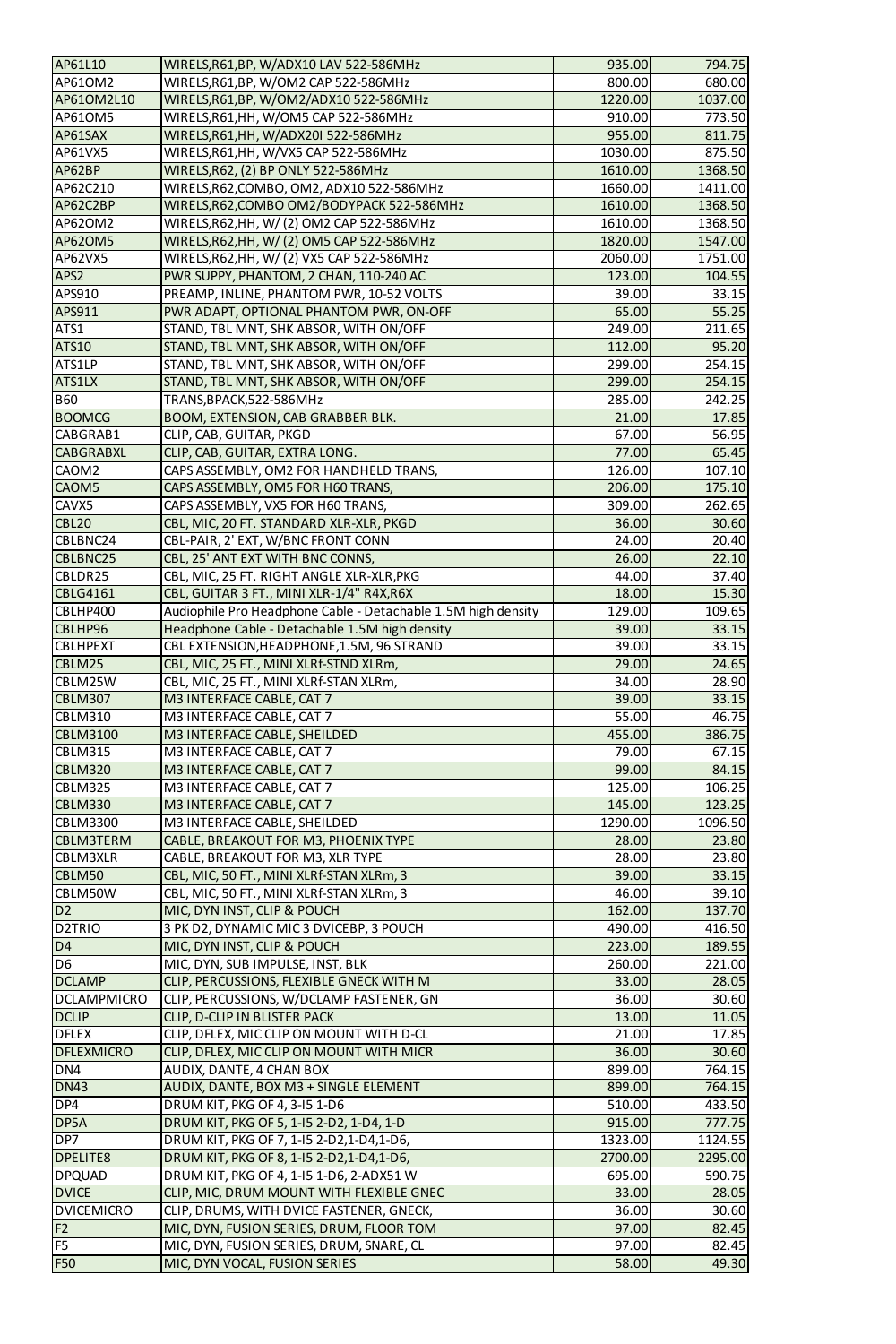| <b>F50S</b>      | MIC, DYN, VOCAL, W/ON-OFF SWITCH, FUSIO     | 67.00   | 56.95   |
|------------------|---------------------------------------------|---------|---------|
| F <sub>6</sub>   | MIC, DYN, FUSION SERIES, KICK DRUM.         | 153.00  | 130.05  |
| F <sub>9</sub>   | MIC, COND, ELECTRET, FUSION SERIES, W/WI    | 163.00  | 138.55  |
| <b>FIREBALL</b>  | MIC, DYN INST, HARMONICA, FIREBALL, W/C     | 183.00  | 155.55  |
| <b>FIREBALLV</b> | MIC, DYN INST, HARMONICA, FIREBALL, WITH    | 160.00  | 136.00  |
| FP <sub>5</sub>  | DRUM KIT, FUSION5, 5 MICS, 3-F2 TOMS, 1-    | 376.00  | 319.60  |
| FP7              | DRUM KIT, FUSION7, 7 MICS, 3-F2 TOMS, 1-    | 565.00  | 480.25  |
| GS1              | MIC, COND, CARD, MINI SURFACE MOUNTED,      | 490.00  | 416.50  |
| GS1W             | MIC, COND, CARD, MINI SURFACE MNT, WHT      | 490.00  | 416.50  |
| <b>H60OM2</b>    | HANDHELD W / CAPS ASSEMBLY, OM2             | 334.00  | 283.90  |
| <b>H60OM5</b>    | HANDHELD W / CAPS ASSEMBLY, OM5             | 390.00  | 331.50  |
| <b>H60VX5</b>    | HANDHELD W / CAPS ASSEMBLY, VX5             | 500.00  | 425.00  |
| HT <sub>2</sub>  | MIC, HSET, SUPERCARD, HI SPL, BLK, 3' CB    | 205.00  | 174.25  |
| HT5              | MIC, HSET, SLIM LINE, OMNI, BLK, 3' CBL     | 308.00  | 261.80  |
| HT54PIN          | MIC, HSET, SLIM LINE, OMNI, BLK, 3' CBL     | 359.00  | 305.15  |
| HT5BG            | MIC, HSET, SLIM LINE, OMNI, BEIGE, 3' CB    | 308.00  | 261.80  |
| HT5BG4PIN        | MIC, HSET, SLIM LINE, OMNI, BEIGE, 3' CB    | 359.00  | 305.15  |
| HT7B3P           | MIC, HEADSET, SINGLE EAR, BLACK, 4' CB      | 308.00  | 261.80  |
| HT7B4P           | MIC, HEADSET, SINGLE EAR, BLACK, 4' CB      | 308.00  | 261.80  |
| HT7BG3P          | MIC, HEADSET, SINGLE EAR, BEIGE, 4' CB      | 308.00  | 261.80  |
| HT7BG4P          | MIC, HEADSET, SINGLE EAR, BEIGE, 4' CB      | 308.00  | 261.80  |
| 15               | MIC, DYN, VLM TYPE-B, ALL PURPOSE, INST     | 122.00  | 103.70  |
| <b>JBM40</b>     | BOX, JUNC, WIRING, WITH STRAIN RELIEF, P    | 30.00   | 25.50   |
| L5               | MIC, MICRO, CARD, BLK, LAVALIER, W/3' CBL   | 235.00  | 199.75  |
| L50              | MINI LAVALIER, OMNI BLK, W/3' CBL TO 3PI    | 235.00  | 199.75  |
| LCB1             | BUTTON, LOGIC CONTROLLED WITH L.E.D.        | 185.00  | 157.25  |
| M1250B           | MIC, COND, MICRO, 12MM CARD CAPS, BLK, R    | 420.00  | 357.00  |
| <b>M1250BHC</b>  | MIC, COND, MICRO, 12MM, H-CARD CAPS, BLK    | 440.00  | 374.00  |
| M1250BO          | MIC, COND, MICRO, 12MM OMNI CAPS, BLK, R    | 420.00  | 357.00  |
| M1250BS          | MIC, COND, MICRO, SHOT-GUN, 25' CBL, 2      | 460.00  | 391.00  |
| M1250BW          | MIC, COND, MICRO, 12MM, CARD CAPS, WHT,     | 440.00  | 374.00  |
| M1250BWHC        | MIC, COND, MICRO, 12MM H-CARD CAPS,         | 460.00  | 391.00  |
| M1250BWO         | MIC, COND, MICRO, 12MM OMNI CAPS, WHT, R    | 440.00  | 374.00  |
| M1255B           | MIC, COND, MICRO, 12MM CARD, HIGH OUTPUT    | 440.00  | 374.00  |
| <b>M1255BHC</b>  | MIC, COND, MICRO, 12MM H-CARD, HIGH OUTP    | 460.00  | 391.00  |
| M1255BO          | MIC, COND, MICRO, 12MM, OMNI, HIGH OUTPU    | 440.00  | 374.00  |
| M1255BS          | MIC, COND, MICRO, 12MM SHOTGUN, HIGH OUT    | 480.00  | 408.00  |
| M1255BW          | MIC, COND, MICRO, 12MM CARD, HIGH OUTPUT    | 460.00  | 391.00  |
| M1255BWHC        | MIC, COND, MICRO, 12MM H-CARD, HIGH OUTPUT, | 480.00  | 408.00  |
| M1255BWO         | MIC, COND, MICRO, 12MM, OMNI, HIGH OUTPU    | 460.00  | 391.00  |
| M1255BWS         | MIC, COND, MICRO, 12MM SHOTGUN CAPS, HIG    | 500.00  | 425.00  |
| M1280B           | MIC, COND, MICRO, 12mm CARD, 25' CBL, 2     | 440.00  | 374.00  |
| M1280BHC         | MIC, COND, MICRO, 12mm H-CARD, 25' CBL, 2   | 460.00  | 391.00  |
| M1280BO          | MIC, COND, MICRO, 12mm OMNI, 25' CBL, 2     | 440.00  | 374.00  |
| M1280BS          | MIC, COND, MICRO, 12mm SHOTGUN, 25' CBL,    | 480.00  | 408.00  |
| M3G              | MIC, TRI-ELEMENT, HANGING, GREY 4' FOOT     | 1195.00 | 1015.75 |
| M3G6             | MIC, TRI-ELEMENT, HANGING, GREY 6' FOOT     | 1220.00 | 1037.00 |
| M3GDK            | MIC, TRI-ELEMENT, GRAY, SOLUTION, DN        | 1799.00 | 1529.15 |
| M3GHM            | MIC, TRI-ELEMENT, HANGING HD MNT GRAY       | 1195.00 | 1015.75 |
| M3GSERVO         | MIC, TRI-ELEMENT, SERVO, GREY 7' FOOT       | 1220.00 | 1037.00 |
| M3W              | MIC, TRI-ELEMENT, HANGING                   | 1195.00 | 1015.75 |
| <b>M3W6</b>      | MIC, TRI-ELEMENT, HANGING, WHITE 6' FOOT    | 1220.00 | 1037.00 |
| M3WDK            | MIC, TRI-ELEMENT, WHT, SOLUTION, DN         | 1799.00 | 1529.15 |
| M3WHM            | MIC, TRI-ELEMENT, HANGING HD MNT WHT        | 1195.00 | 1015.75 |
| M3WSERVO         | MIC, TRI-ELEMENT, SERVO, WHITE 7' FOOT      | 1220.00 | 1037.00 |
| M40W12           | MIC, COND, CARD, CEILING, HANGING GNECK,    | 395.00  | 335.75  |
| M40W12HC         | MIC, COND, H CARD, CEILING, HANGING GNEC    | 415.00  | 352.75  |
| M40W12S          | MIC, COND, SHOTGUN, CEILING, HANGING GNE    | 435.00  | 369.75  |
| M40W6            | MIC, COND, CARD CEILING, HANGING GNECK,     | 395.00  | 335.75  |
| M40W6HC          | MIC, COND, HYER CARD. CEILING, HANGING G    | 415.00  | 352.75  |
| <b>M40W6S</b>    | MIC, COND, SHOTGUN, CEILING, HANGING GNE    | 435.00  | 369.75  |
| <b>M55W</b>      | MIC, 12mm COND, CARD., CEILING, HANGING,    | 470.00  | 399.50  |
| M55WD            | MIC, COND, CEILING, LED, DN Series          | 599.00  | 509.15  |
| M55WHC           | MIC, 12MM COND, WHT CEILING, HANGING, 4'    | 490.00  | 416.50  |
| M55WO            | MIC, 12mm COND, OMNI CEILING, HANGING, 4    | 470.00  | 399.50  |
| M55WS            | MIC, 12MM COND, WHT CEILING, HANGING, 4'    | 510.00  | 433.50  |
| M60              | MIC, COND, BNDRY PLATE, CARD, BLK,          | 490.00  | 416.50  |
| <b>M60N</b>      | MIC, COND, BNDRY PLATE, CARD, MATTE         | 490.00  | 416.50  |
| M60NP            | MIC, COND, BNDRY PLATE, CARD, MATTE         | 490.00  | 416.50  |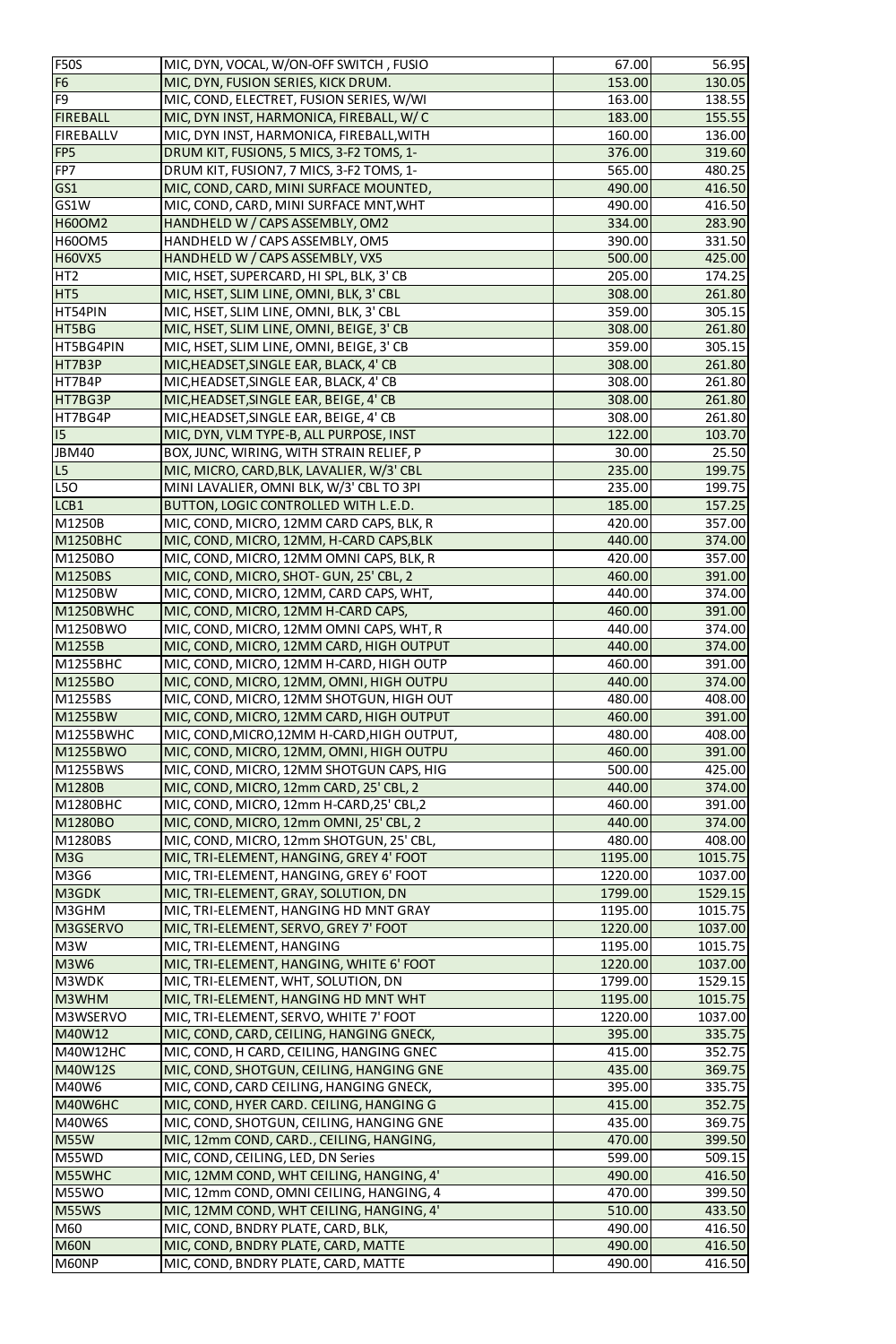| <b>M60P</b>       | MIC, COND, BNDRY PLATE, CARD, BLK,                        | 490.00 | 416.50 |
|-------------------|-----------------------------------------------------------|--------|--------|
| M63               | MIC, COND, BNDRY LOGIC, CARD, BLK,                        | 430.00 | 365.50 |
| <b>M63B</b>       | MIC, BNDRY LOGIC, CARD, BLK CBL DOWN                      | 430.00 | 365.50 |
| M630MNI           | MIC, BNDRY LOGIC, CARD, OMNI                              | 430.00 | 365.50 |
| M630MNIB          | MIC, BNDRY LOGIC, CARD, BLK OMNI                          | 430.00 | 365.50 |
| M65               | MIC, COND, RIGID TUBE, BLK NICKEL                         | 590.00 | 501.50 |
| <b>M70N</b>       | MIC, COND, CEILING, FLUSH MOUNT, NICKEL,                  | 490.00 | 416.50 |
| <b>M70W</b>       | MIC, COND, CEILING, FLUSH MOUNT, WHT, WI                  | 490.00 | 416.50 |
| M70WD             | MIC, COND, CEILING, LED, DN Series                        | 599.00 | 509.15 |
| MB2450            | MIC, COND, 24"MICROBOOM M1250B, CARD, 25                  | 500.00 | 425.00 |
| <b>MB2450HC</b>   | MIC, COND, 24"MICROBOOM M1250B, H-CARD,2                  | 522.00 | 443.70 |
| MB2455            | MIC, COND, 24"MICROBOOM M1255B, CARD, 25'                 | 522.00 | 443.70 |
| <b>MB2455HC</b>   | MIC, COND, 24"MICROBOOM M1255B, H-CARD, 2                 | 542.00 | 460.70 |
| <b>MB5050</b>     |                                                           |        |        |
|                   | MIC, COND, 50" MICROBOOM M1250B, CARD, 25'                | 633.00 | 538.05 |
| <b>MB5050HC</b>   | MIC, COND, 50" MICROBOOM M1250B, CARIOID,                 | 652.00 | 554.20 |
| <b>MB5050W</b>    | MIC, COND, 50" MICROBOOM M1250W, CARD, 25'                | 662.00 | 562.70 |
| MB5050WHC         | MIC, COND, 50" MICROBOOM M1250B, HYPER CARIOID, WHITE     | 684.00 | 581.40 |
| <b>MB5055</b>     | MIC,COND,50"MICROBOOM, M1255B,CARD,HIGH                   | 652.00 | 554.20 |
| <b>MB5055HC</b>   | MIC, COND, 50"MICROBOOM M1255B, H-CARD,                   | 673.00 | 572.05 |
| <b>MB5055W</b>    | MIC, COND, 50" MICROBOOM, M1255B, CARD, HIGH OUTPUT, WHIT | 684.00 | 581.40 |
| <b>MB5055WHC</b>  | MIC, COND, 50" MICROBOOM M1255B, H-CARD, HIGH OUTPUT, W   | 713.00 | 606.05 |
| MB8450            | MIC, COND, 84"MICROBOOM M1250B, CARD, 25                  | 734.00 | 623.90 |
| <b>MB8450HC</b>   | MIC, COND, 84" MICROBOOM M1250B, H-CARD, 2                | 759.00 | 645.15 |
| <b>MB8450W</b>    | MIC, COND, 84" MICROBOOM M1250W, CARD, 25                 | 763.00 | 648.55 |
| <b>MB8450WHC</b>  | MIC, COND, 84"MICROBOOM M1250W, H-CARD, 2                 | 793.00 | 674.05 |
| MB8455            | MIC, COND, 84"MICROBOOM M1255B, CARD, 25'                 | 759.00 | 645.15 |
| <b>MB8455HC</b>   | MIC, COND, 84" MICROBOOM M1255B, H-CARD, 2                | 776.00 | 659.60 |
| MB8455W           | MIC, COND, 84"MICROBOOM M1255W,CARD, 25'                  | 794.00 | 674.90 |
| <b>MB8455WHC</b>  | MIC, COND, 84" MICROBOOM M1255B, CARD, WHITE              | 816.00 | 693.60 |
| MC1               | CLIP, MIC, VOCAL, STANDARD, NYLON.                        | 8.00   | 6.80   |
| <b>MC10L</b>      | CLIP, MIC, LAVALIER, LOOP STYLE, COND, A                  | 6.00   | 5.10   |
| <b>MC201</b>      | CLIP, MIC, GNECK WITH SHK MOUNT, ADX20-I                  | 38.00  | 32.30  |
| <b>MCBOOM</b>     | CLIP, MIC, STAND ADAPT FOR MICRO-BOOM                     | 24.00  | 20.40  |
| <b>MCFLUTE</b>    | MIC CLIP FOR ADX10-FLUTE                                  | 23.00  | 19.55  |
| <b>MCHANGER</b>   | CLIP, MINI HANGING, CLEAR, MICRO SERIES,                  | 23.00  | 19.55  |
| MCL5              | CLIP, TIE CLIP, L5, ADX5                                  | 10.00  | 8.50   |
| MCL53             | CLIP, L5, LAVALIER, WITH 3 HOLE MIC MOUN                  | 30.00  | 25.50  |
| <b>MCMICRO</b>    | STAND, MIC, ADAPT FOR MICRO SERIES, KNU                   | 10.00  | 8.50   |
| <b>MCSWIVEL</b>   | STAND, MIC HOLDER W/SHK MOUNT AND SWIVEL                  | 38.00  | 32.30  |
| <b>MG12</b>       | MIC, POD, 12 " GNECK CARD COND, BLK                       | 332.00 | 282.20 |
| MG12HC            | MIC, POD 12 " GNECK HCARD COND, BLK                       | 352.00 | 299.20 |
| <b>MG15</b>       | MIC, POD 15 " GNECK CARD COND, BLK                        | 332.00 | 282.20 |
| MG15HC            | MIC, POD 15 " GNECK HCARD COND, BLK                       | 352.00 | 299.20 |
| <b>MG18</b>       | MIC, POD 18" GNECK CARD COND, BLK                         | 332.00 | 282.20 |
| MG18HC            | MIC, POD, 18" GNECK, H-CARD, BLK, RF                      | 352.00 | 299.20 |
| MGN14             | GNECK, 14 INCH FLEXIBLE MIC ADAPT WITH                    | 77.00  | 65.45  |
| <b>MGN20</b>      | <b>GNECK, 20 INCH FLEXIBLE MIC ADAPT WITH</b>             | 77.00  | 65.45  |
| MGN <sub>6</sub>  | GNECK, 6 INCH FLEXIBLE MIC ADAPT WITH                     | 67.00  | 56.95  |
|                   | MICROBOOM 24   BOOM, MIC, CARBON FIBER, 24" FOR MICROS,   | 149.00 | 126.65 |
| MICROBOOM50       | BOOM, MIC, CARBON FIBER, 50" FOR MICROS,                  | 252.00 | 214.20 |
|                   | MICROBOOM50WBOOM, MIC, CARBON FIBER, 50" WHITE,           | 269.00 | 228.65 |
| MICROBOOM84       | BOOM EXTENSION, 84" CHOIR W/3PIN TO 3PI                   | 359.00 | 305.15 |
|                   | MICROBOOM84W BOOM EXTENSION, 84" CHOIR WHITE              | 379.00 | 322.15 |
| <b>MICROD</b>     | MIC, COND, H-CARD 6' CBL, PHANTOM PWR ADA                 | 260.00 | 221.00 |
| <b>MICRODTRIO</b> | 3 MIC, H-CARD 6' CBL, PHAN PWR ADA                        | 715.00 | 607.75 |
| <b>MICROHP</b>    | MIC, COND, CARD, 6' CBL, PHANTOM PWR ADAP                 | 260.00 | 221.00 |
| MICROPOD12        | MIC, COND, POD, M1250B, CARD, 12"                         | 430.00 | 365.50 |
| MICROPOD12HC      | MIC, COND, POD, M1250B, H-CARD, 12"                       | 450.00 | 382.50 |
| MICROPOD18        | MIC, COND, POD, M1250B, CARD, FLEXIBLE                    | 430.00 | 365.50 |
| MICROPOD18HC      | MIC, COND, POD, M1250B, H-CARD, 18"                       | 450.00 | 382.50 |
| MICROPOD6         | MIC, COND, POD, M1250B, CARD, 6"                          | 399.00 | 339.15 |
| MICROPOD6HC       | MIC, COND, POD, M1250B, H-CARD, 6"                        | 420.00 | 357.00 |
| MICROPOD6S        | MIC, COND, POD, M1255B, SHOTGUN, 6" FLEX                  | 440.00 | 374.00 |
| <b>OM11</b>       | MIC, DYN, VOCAL, OM11, WITH MC1 CLIP & P                  | 280.00 | 238.00 |
| OM <sub>2</sub>   | MIC, DYN, VOCAL, OM2, WITH MC1 CLIP & PO                  | 111.00 | 94.35  |
| OM <sub>2</sub> S | MIC, DYN, VOCAL, OM2 WITH ON/OFF SWITCH,                  | 128.00 | 108.80 |
| OM <sub>3</sub>   | MIC, DYN, VOCAL, OM3, WITH CLIP & POUCH.                  | 152.00 | 129.20 |
| OM3S              | MIC, DYN, VOCAL, OM3, WITH ON/OFF SWITCH                  | 164.00 | 139.40 |
| OM <sub>5</sub>   | MIC, DYN, VOCAL, OM5, WITH CLIP & POUCH.                  | 199.00 | 169.15 |